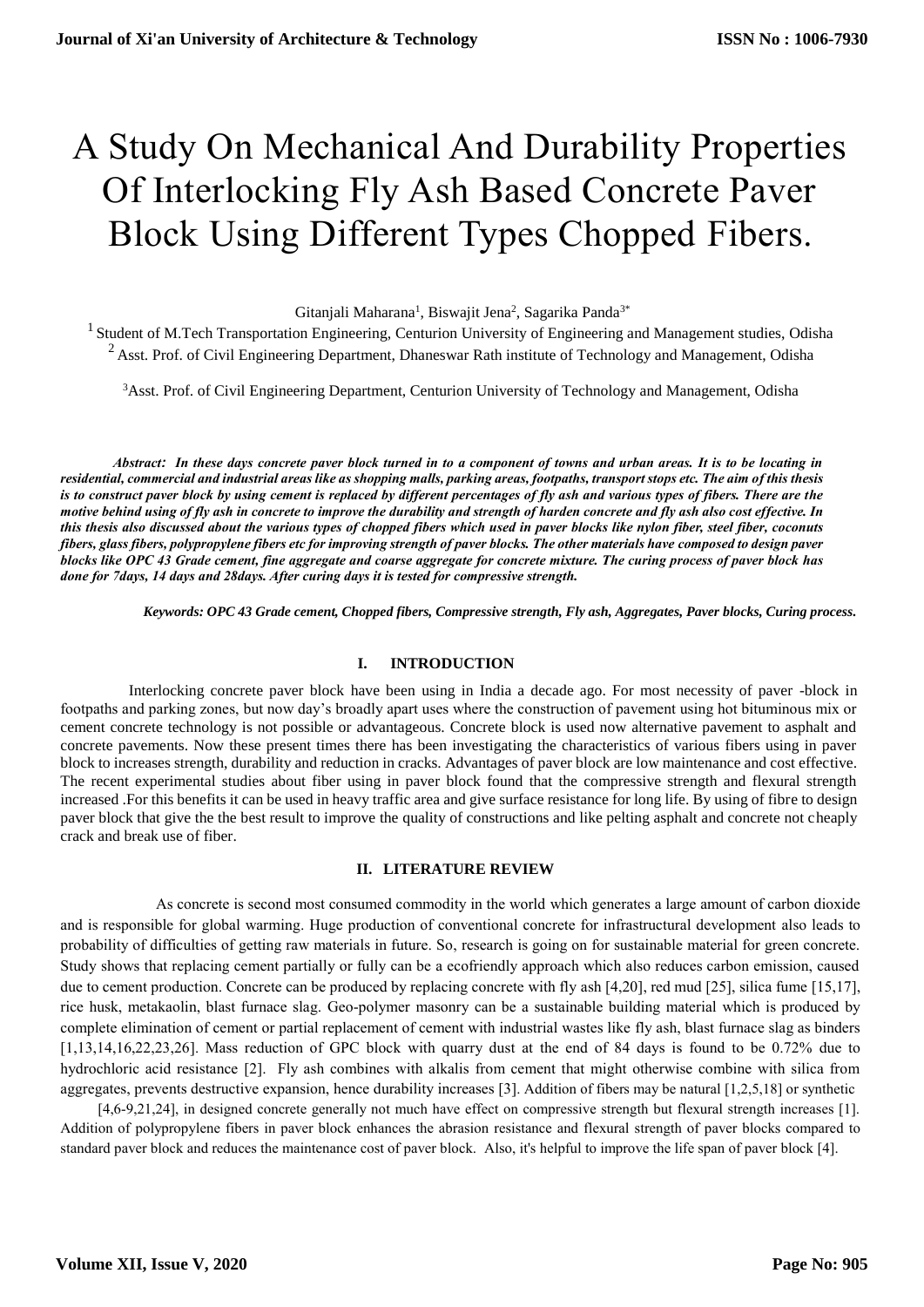# **III. METHODOLOGY**

There were discussed about methodology of different fibers below mentioned with required methods:

#### **3.1. MATERIAL:**

 To design the paver block with different types of fibers the usual materials used like fine – aggregate of 20mm size, coarse aggregate, cement (OPC of grade 53), fly ash and water. The additional materials like semi grit less than 9.5mm particle, dolomite powder, pigment and quarry dust having size less than 4.75mm was used in coconut fiber paver block. At the content of glass fiber the other materials have used like Sikament FF liquid as admixture used in concrete. In case of polypropylene fiber, Sodium hydroxide and Sodium silicate have used. In nylon fiber have no additional materials. [1] [4] [8] [11]

**3.1.1. COCONUT FIBER:** Coconut fiber is a natural fiber, when it added to the concrete it increases the many properties of concrete like compressive strength, flexural strength, split tensile strength of concrete and also reduce the cracking. Coconut fibers are easily available with large amount and also very cheap. [1] [2] [3]



 **Figure (1) – coconut fiber**

|  |  | Table 1 Properties of coconut fiber |
|--|--|-------------------------------------|
|--|--|-------------------------------------|

| <b>Material Specification</b>           |              |                                     |        |                           |                            |                                |          |           |
|-----------------------------------------|--------------|-------------------------------------|--------|---------------------------|----------------------------|--------------------------------|----------|-----------|
| Physical properties of<br><b>Cement</b> |              | <b>Aggregates</b><br>Fine aggregate |        |                           |                            |                                |          |           |
|                                         |              |                                     |        |                           | <b>Other Materials</b>     | properties of coconut<br>fiber |          |           |
| Specific<br>gravity                     | 3.05         | Specific<br>gravity                 | 2.5    | Semi grit                 | <b>Fineness</b><br>modulus | 3.148                          | length   | 6 mm      |
| Consistency<br>limit                    | 27%          | Fineness<br>Modulus                 | 2.93   | <b>Quarry dust</b>        | Fineness<br>modulus        | 4.266                          | Diameter | $0.01$ mm |
| Initial setting<br>time                 | 45min        | Water<br>absorption of<br>aggregate | 0.097% | <b>Dolomite</b><br>powder | Specific<br>gravity        | 2.84 to 2.86                   |          |           |
| Final<br>setting<br>time                | 4 h r 45 min |                                     |        |                           |                            |                                |          |           |

**3.1.2. GLASS FIBER:** Glass fiber is a material consists of various fine fibers of glass. The use of glass fiber in concrete is to improve flexural strength. Glass fiber can use replacement of standard steel reinforcement in concrete. The advantages of Glass fibers to improve the matrix densification, reducing of voids, minimize cracking due to stresses and improve the durability to reinforcement corrosion [4] [5] [6].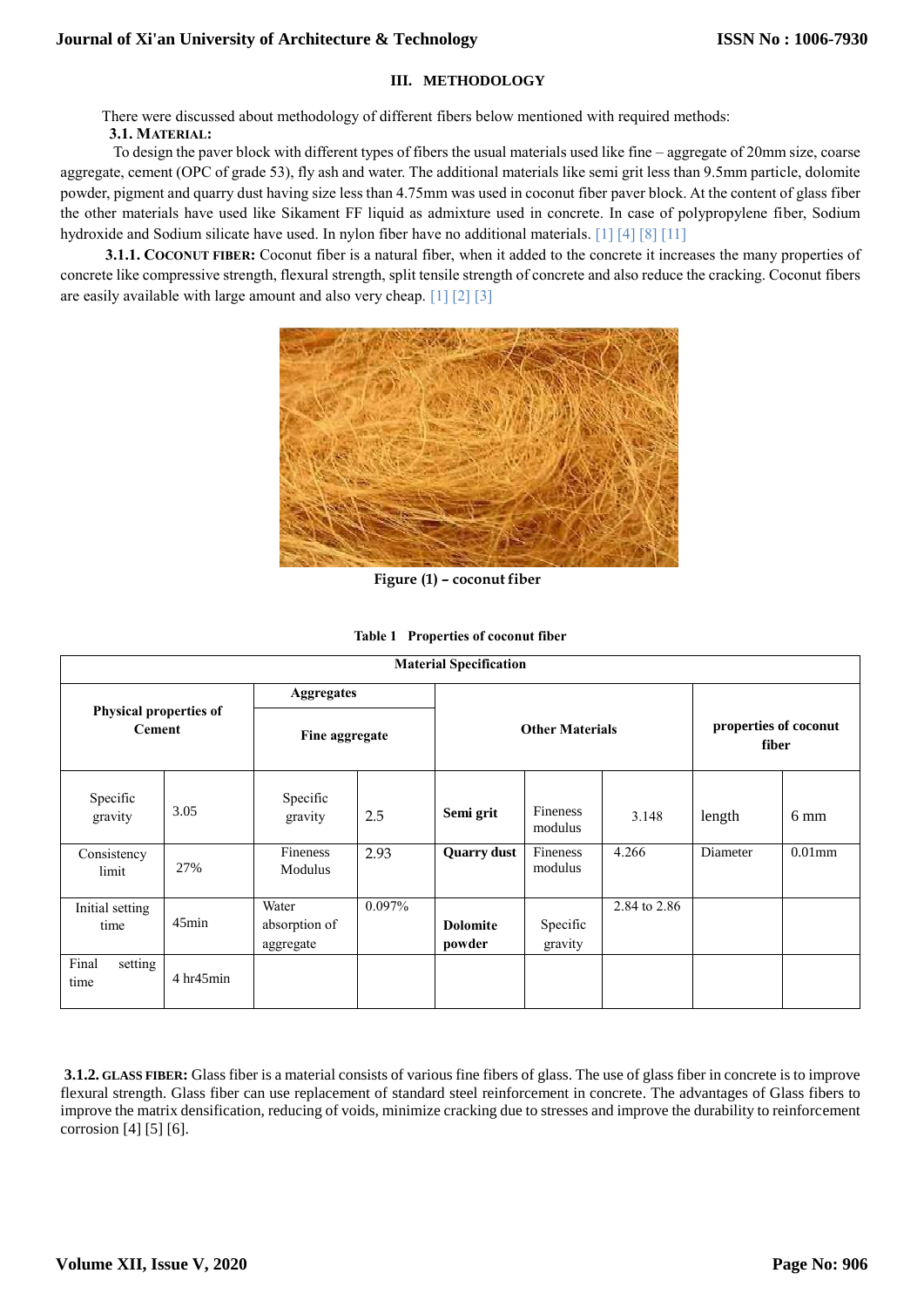

**Figure (2) – Glass fiber**

## **Table 2 Properties of Glass fiber**

| <b>Material Specification</b>                  |          |                            |            |                            |                                              |                              |       |                              |      |  |
|------------------------------------------------|----------|----------------------------|------------|----------------------------|----------------------------------------------|------------------------------|-------|------------------------------|------|--|
|                                                |          | <b>Chemical properties</b> | of         |                            | <b>Physical properties</b><br>of glass fiber |                              |       |                              |      |  |
| <b>Physical properties of</b><br><b>Cement</b> |          | fly ash                    |            | Fine aggregate             |                                              |                              |       | Coarse aggregate             |      |  |
|                                                |          | <b>Chemical</b>            | Percentage |                            |                                              |                              |       |                              |      |  |
| Specific<br>gravity                            | 3.14     | SiO <sub>2</sub>           | 61.24      | Specific<br>gravity        | 2.62                                         | Specific<br>gravity          | 2.66  | Diameter µm                  | 12   |  |
| Consistency<br>limit                           | 33%      | Al2O3                      | 25.00      | <b>Fineness</b><br>Modulus | 3.034                                        | Water<br>absorption<br>value | 0.45% | Specific<br>Gravity          | 2.60 |  |
| Initial setting<br>time                        | 140 min. | Fe2O3                      | 8.71       | Grading Zone IS II.        |                                              | Impact Value                 | 26%   | Elasticity,<br>(GPa)         | 80   |  |
| Final<br>setting<br>time                       | 310 min. | Na2O                       | 0.09       |                            |                                              |                              |       | Tensile<br>Strength<br>(GPa) | 2.5  |  |

**3.1.3**. **NYLON FIBER**: The melt – processed of nylon is nylon fiber. It is a Thermoplastic silky material. There is various products manufactured used of nylon fiber like rope, carpet, clothes, tires etc. The used of fiber in concrete improved the durability of concrete. The addition of nylon fiber with various proportions in concrete, give the effects on compressive strength, tensile strength and workability etc. [8] [9] [10].



 **Figure (3) – Nylon fiber**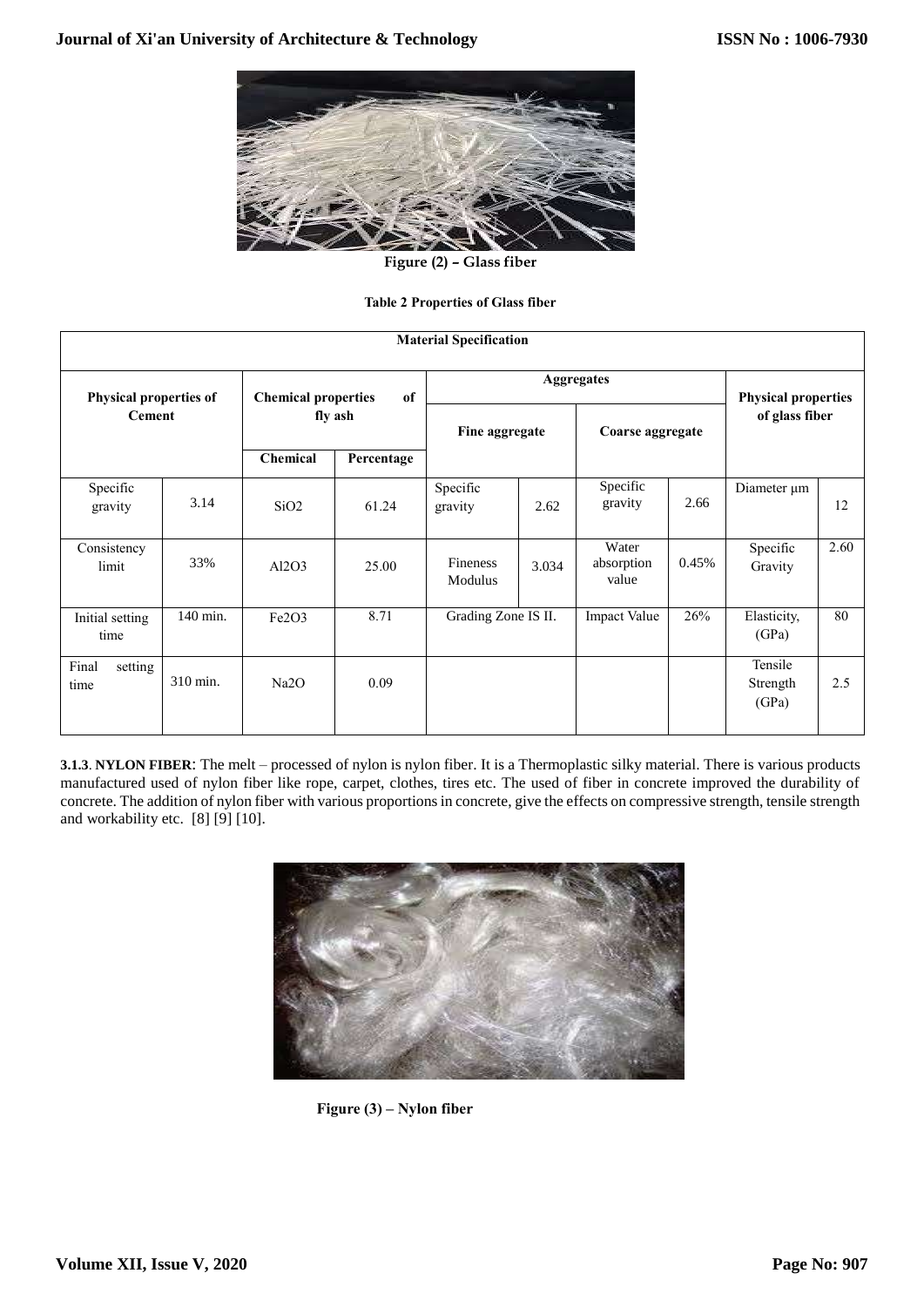# **Journal of Xi'an University of Architecture & Technology**

|                                                | <b>Material Specification</b> |                                   |      |                            |                   |                     |                        |                                              |                            |  |
|------------------------------------------------|-------------------------------|-----------------------------------|------|----------------------------|-------------------|---------------------|------------------------|----------------------------------------------|----------------------------|--|
|                                                |                               |                                   |      |                            | <b>Aggregates</b> |                     |                        |                                              |                            |  |
| <b>Physical properties of</b><br><b>Cement</b> |                               | physical properties of<br>Fly ash |      | Fine aggregate             |                   | Coarse aggregate    |                        | Physical properties of<br><b>Nylon</b> fiber |                            |  |
| Specific<br>gravity                            | 3.15                          | Specific<br>gravity               | 2.50 | Specific<br>gravity        | 2.56              | Specific<br>gravity | 2.75                   | Diameter<br>μm                               | $0.30 - 0.40$              |  |
| Consistency<br>limit                           | 33%                           | Fineness<br>Modulus               | 2.7  | Fineness<br><b>Modulus</b> | 3.29              | Fineness<br>Modulus | 7.44                   | Cut length                                   | $6-12$ mm                  |  |
| Fineness<br>Modulus                            | 3.8                           |                                   |      | % moisture                 | 4.7               | <b>Impact Value</b> | 15.65<br>$\frac{0}{0}$ | Density                                      | $1.15$ g/cm3               |  |
|                                                |                               |                                   |      |                            |                   | Water<br>absorption | 1.4%                   | Melting<br>Point                             | $190 - 350$ <sup>o</sup> C |  |

## **Table 3 Properties of Nylon fiber**

**3.1.4. POLYPROPYLENE FIBER**: Polypropylene is a thermoplastic polymer used in variety applications. It also known as polypropylene. Polypropylene is the best fiber for its better performance in industrial and construction field. The use of different proportion of fiber in concrete mix improve the compressive strength, splitting tensile strength and mechanical properties of concrete. [11] [12] [13]



 **Figure (4) – Polypropylene fiber**

|  | <b>Table 4 Properties of Polypropylene fiber</b> |
|--|--------------------------------------------------|
|--|--------------------------------------------------|

| <b>Material Specification</b>                  |                       |                                   |      |                     |                   |                                                      |      |                  |                     |
|------------------------------------------------|-----------------------|-----------------------------------|------|---------------------|-------------------|------------------------------------------------------|------|------------------|---------------------|
| <b>Physical properties of</b><br><b>Cement</b> |                       | physical properties of<br>Fly ash |      |                     | <b>Aggregates</b> | <b>Physical properties of</b><br>Polypropylene fiber |      |                  |                     |
|                                                |                       |                                   |      | Fine aggregate      |                   |                                                      |      | Coarse aggregate |                     |
| Specific<br>gravity                            | 3.17                  | Specific<br>gravity               | 2.35 | Specific<br>gravity | 2.7               | Specific<br>gravity                                  | 2.67 | Diameter<br>μm   | $0.03 - 0.04$ mm    |
| Consistency<br>limit                           | 37%                   | class                             | F    |                     |                   |                                                      |      | Cut length       | $6-12$ mm           |
| Initial/Final<br>setting time                  | 60<br>min./450<br>min |                                   |      |                     |                   |                                                      |      | Melting<br>Point | $150-160^{\circ}$ C |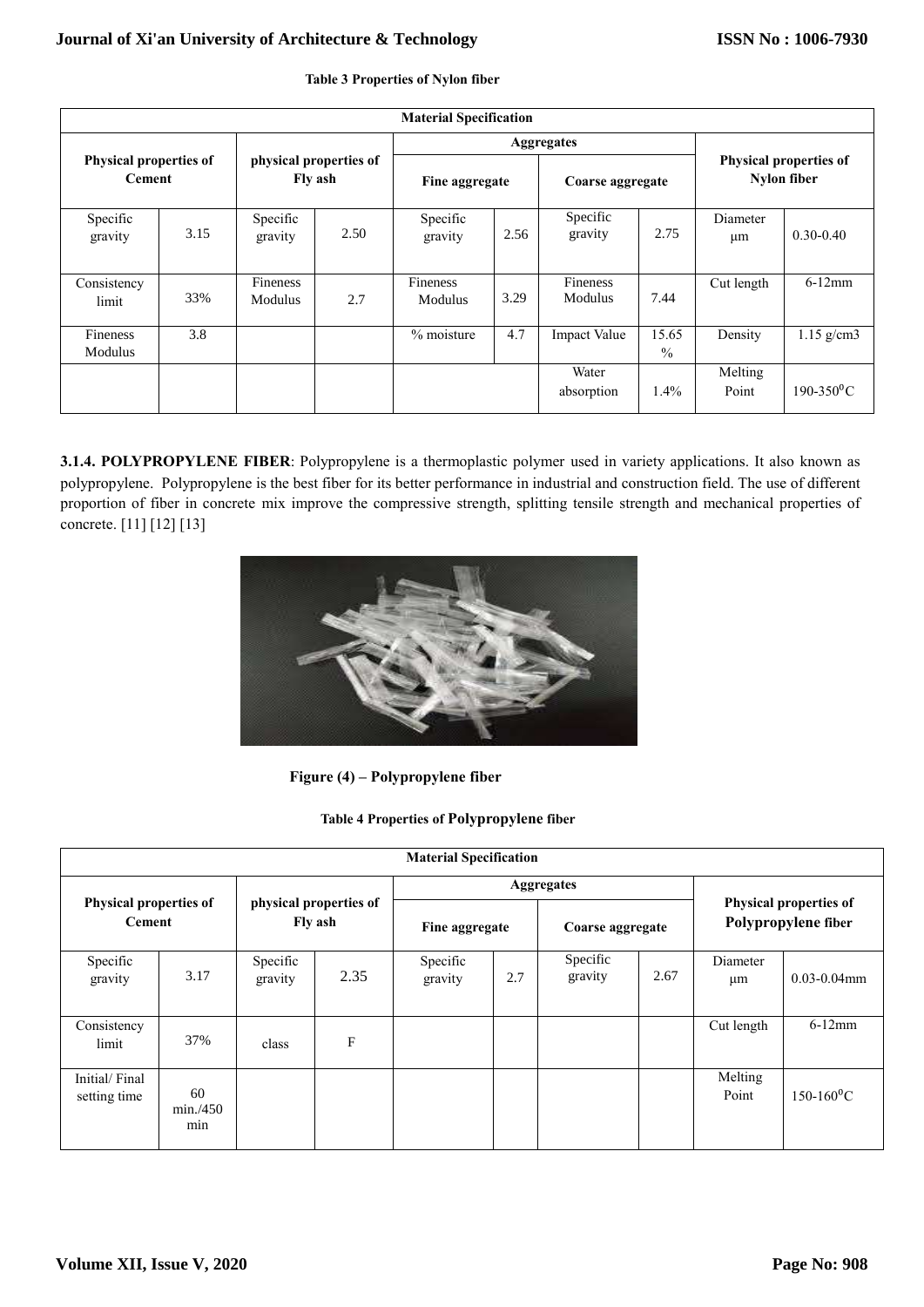# **Journal of Xi'an University of Architecture & Technology**

## **3.2. MIXINGAND CASTING THE SPECIMENS:**

**3.2.1. COCONUT FIBER:** In the bottom layer of paver block the concrete contains cement, fine aggregates, quarry dust and in the top layer of paver block the materials used like mix of cement, semi grit, dolomite powder and fly ash. The 20mm coconut layer is to be added in top layer with the concrete proportion of 0.1%, 0.2%, 0.3%, 0.4% and 0.5% depend on the weight of concrete. The wet purpose of water only added in the mix at casting time. After 24 hours the specimens placed to water curing process 7, 14, and 28 days. [1]

**3.2.2. GLASS FIBER:** The mix proportion of glass fiber paver block have designed M35 grade as per IS 15658:2006. At the start the percentage of glass fiber from 0.1% to 0.4% per the weight of cement added in mix and 10 to 40 percentage of fly ash added to the mix replacement of cement. The casting and testing procedure have done by two stages. In first stage the paver blocks are casted mix with glass fibre and placed to water for curing age of 7 and 28 days.

**3.2.3. NYLON FIBER:** There are two methods used for precast concrete.

- a. Wet mix
- b. Dry mix

In wet mix, concrete was compacted in the mould but in dry mix first the semi dry cohesive concrete mix then placed to mould but not immediately compacted. After compacted the concrete mix putout from the mould. In this theory M20 concrete mix used. Cement was replaced by fly ash with percentage of 10%, 20%, 30% and 40%.

**3.2.4. POLYPROPYLENE FIBER:** In this study the paver block was also designed as per standard of IS 15658:2006. The crushed stone of granite used as coarse aggregate and quarry sand used as fine aggregate. Tap water was used for mixing and curing process. Fly ash was used replacement of cement and activator alkaline solutions were used replaced of water. Activator alkaline solution is specially used polymerization process. Polypropylene fibers were mixed in the concrete with different percentages from 0.1% to 0.5%.

## **3.3. TESTING OF THE SPECIMENS:**

**3.3.1. COCONUT FIBER:** There were three types of tests compressive strength test, flexural strength test and water absorption test done in this study. For compressive strength compressive machine and for flexural strength universal testing machine was used. All tests determined according to the standard of IS 15658:2006. For every test three cubes ware tested and from the result the average value was taken.

**3.3.2. GLASS FIBER:** The load was applied in compressive strength without flick and the load enhanced consecutively at a rate of 15 +/- 3N/mm2/min until the found of greater loads.in flexural strength test the load was applied without flick and load increased consecutively at a rate of 6 KN/min. In the first stage the result was determined with different percentage of glass fiber but in second stages the result was determined with different percentage of fly ash added wit glass fiber. All the tests were conducted as per IS 15658:2006.

**3.3.3. NYLON FIBER:** There was only compressive strength test was conducted in this study. After cured days the test was conducted. For test three cubes was taken and the average strength value was reported from the test result.

**3.3.4. POLYPROPYLENE FIBER:** Concrete specimens were tested three times at 3,7 and 28 days. Another three tests were abrasion resistance test was conducted at 28 days, flexural strength test at 28 days and water absorption test at 24 hours.

## **3.4. RESULT:**

**3.4.1. COCONUT FIBER:** The compressive strength increased from 1.22% to 6.81% with the enhanced of fibers from 0.1% to 0.3% at the curing age of 28 days. The increased of flexural strength from 2.55% to 14.65% with added of fibers from 0.1% to 0.5% respectively. By the changing of top layer, thickness from 10 mm to 40mm the strength was increased successively.

**3.4.2. GLASS FIBER:** The addition of 0.2% optimal fiber by weight of cement and inclusion of glass fiber, the compressive strength of paver block increased. As the curing age of 28 days added 0.2% fiber, increased of compressive strength 10.52%. There was 90.31% cost decreased compare to the each unit of paver block. On the replacement of cement with 20% fly ash and addition of 0.2% glass fiber.

**3.4.3. NYLON FIBER:** After the completed compressive strength test, noticed that the strength was increased by the addition of 0.3% nylon fiber and 20% fly ash. The strength was increased during the curing age of 7, 14 and 28 days.

**3.3.4. POLYPROPYLENE FIBER:** It significant that the use of polypropylene fibers in geo-polymer concrete increased the flexural, abrasion resistance and compressive strength. The inclusion of 0.2% Polypropylene fiber in paver block the abrasion result at age of 28 days increased up to 45%. By the weight of 0.4% Polypropylene fiber was added to the geo-polymer concrete the flexural strength and compressive strength highly increased.

## **IV. CONCLUSION**

Study about inclusion of various types of fibers in concrete, shows that strength as well as durability increases. In addition to that fly ash, which was harmful to the environment if dumped openly, can be used as replacement of cement partially or fully. Fly ash in concrete enhances its strength, durability, mechanical properties. Hence the use of cement in concrete decreases which